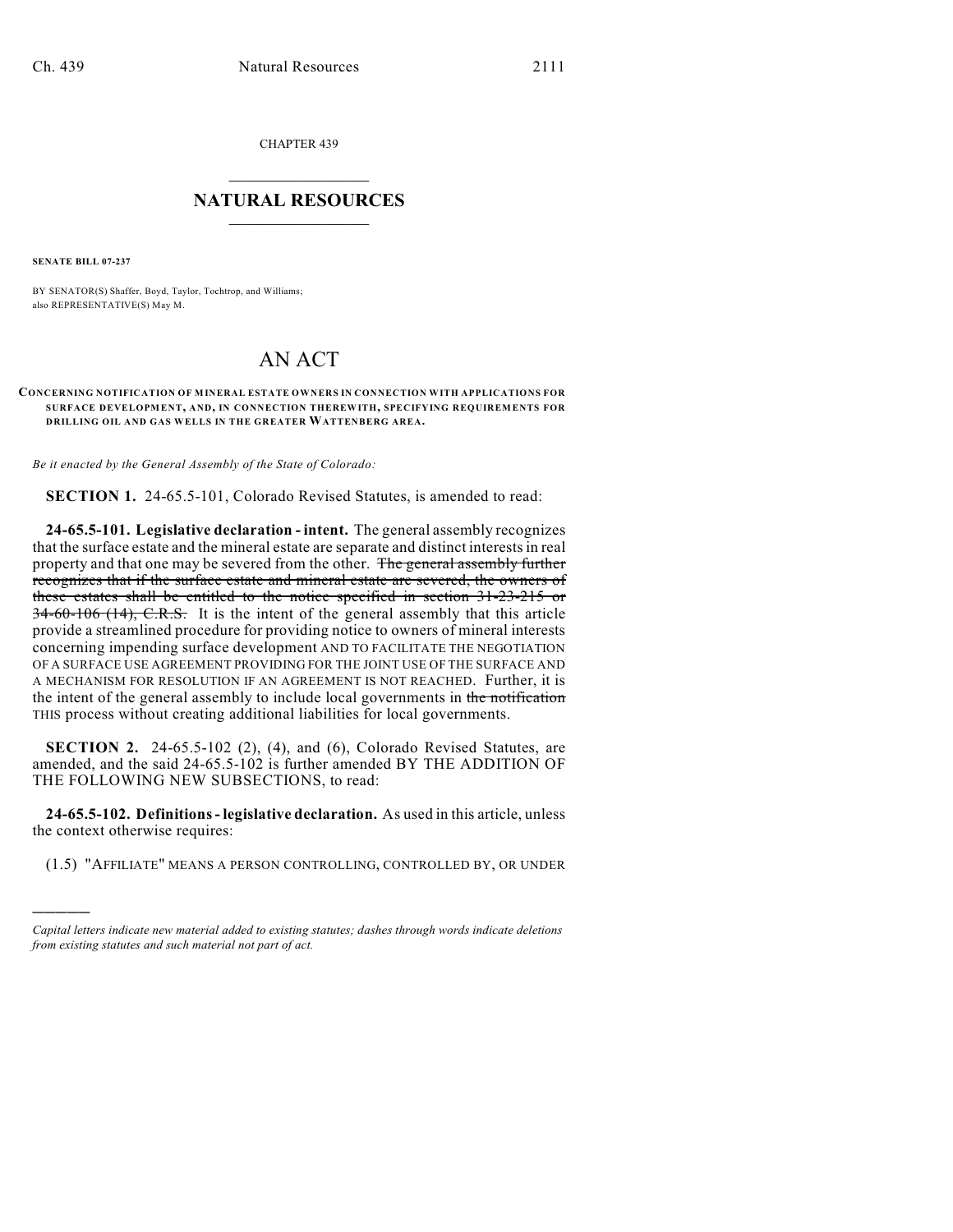COMMON CONTROL WITH ANOTHER PERSON AND ANY OFFICER, DIRECTOR, SHAREHOLDER, MEMBER, PARTNER, OR OWNER OF ANY SUCH PERSON.

 $(2)$  (a) "Application for development" means an INITIAL application for a SKETCH PLAN, A preliminary or final plat for a subdivision, a planned unit development, or any other similar land use designation that is used by a local government. "Application for development" includes applications for general development plans and special use permits OR ANY APPLICATIONS FOR ZONING OR REZONING TO A PLANNED UNIT DEVELOPMENT THAT WOULD CHANGE OR CREATE LOT LINES where such applications are in anticipation of new surface development, but does not include AMENDMENTS TO AN URBAN GROWTH BOUNDARY, APPLICATIONS FOR ANNEXATION AND ZONING, APPLICATIONS FOR ZONING OR REZONING THAT WILL NOT CHANGE OR CREATE LOT LINES, AN APPLICATION FOR DEVELOPMENT THAT IS A SPECIAL USE PERMIT FOR THE EXTRACTION OF CONSTRUCTION MATERIALS, AS THAT TERM IS DEFINED IN SECTION 34-32.5-103, C.R.S., building permit applications, applications for a change of use for an existing structure, applications for boundary adjustments, applications for platting of an additional single lot, applications for lot site plans, or applications with respect to electric lines, CRUDE OIL OR natural gas pipelines, steam pipelines, chilled and other water pipelines, or appurtenances to said lines or pipelines.

(b) (I) The general assembly hereby finds that:

(A) Pursuant to section 2-4-202, C.R.S., statutes are presumed to have only prospective effect, and under applicable case law this presumption applies unless the general assembly's contrary intent is clearly expressed; and

(B) House Bill 01-1088, which enacted this article, did not contain an applicability clause and was silent with regard to the issue of whether the requirements of this article apply to applications for development that were pending on July 1, 2001, the effective date of House Bill 01-1088.

(II) The general assembly hereby determines that, notwithstanding the fact that House Bill 01-1088 did not clearly express any intent of the general assembly that the requirements of this article would apply retroactively, there is uncertainty concerning whether such requirements should apply retroactively.

(III) To clarify its intent, the general assembly hereby declares that this article was intended to apply, and should only be applied, to applications for development that were filed on or after July 1, 2001, EXCEPT AS SPECIFIED IN SUBPARAGRAPHS (IV) AND (V) OF THIS PARAGRAPH (b).

(IV) TO FURTHER CLARIFY ITS INTENT, THE GENERAL ASSEMBLY HEREBY DECLARES THAT THE PROVISIONS OF SECTION 24-65.5-103 AS AMENDED ON THE EFFECTIVE DATE OF THIS SUBPARAGRAPH (IV) ARE INTENDED TO APPLY, AND SHOULD ONLY BE APPLIED, TO APPLICATIONS FOR DEVELOPMENT WHERE THE INITIAL PUBLIC HEARING HAD NOT BEEN HELD PRIOR TO THE EFFECTIVE DATE OF THIS SUBPARAGRAPH (IV), AND THAT NOTHING IN SECTION 24-65.5-103 SHALL BE DEEMED TO SUPERSEDE OR MODIFY THE PROVISIONS OF ANY SURFACE USE AGREEMENT OR THE PROVISIONS OF ANY OIL AND GAS OR MINERAL LEASE ENTERED INTO PRIOR TO THE EFFECTIVE DATE OF THIS SUBPARAGRAPH (IV).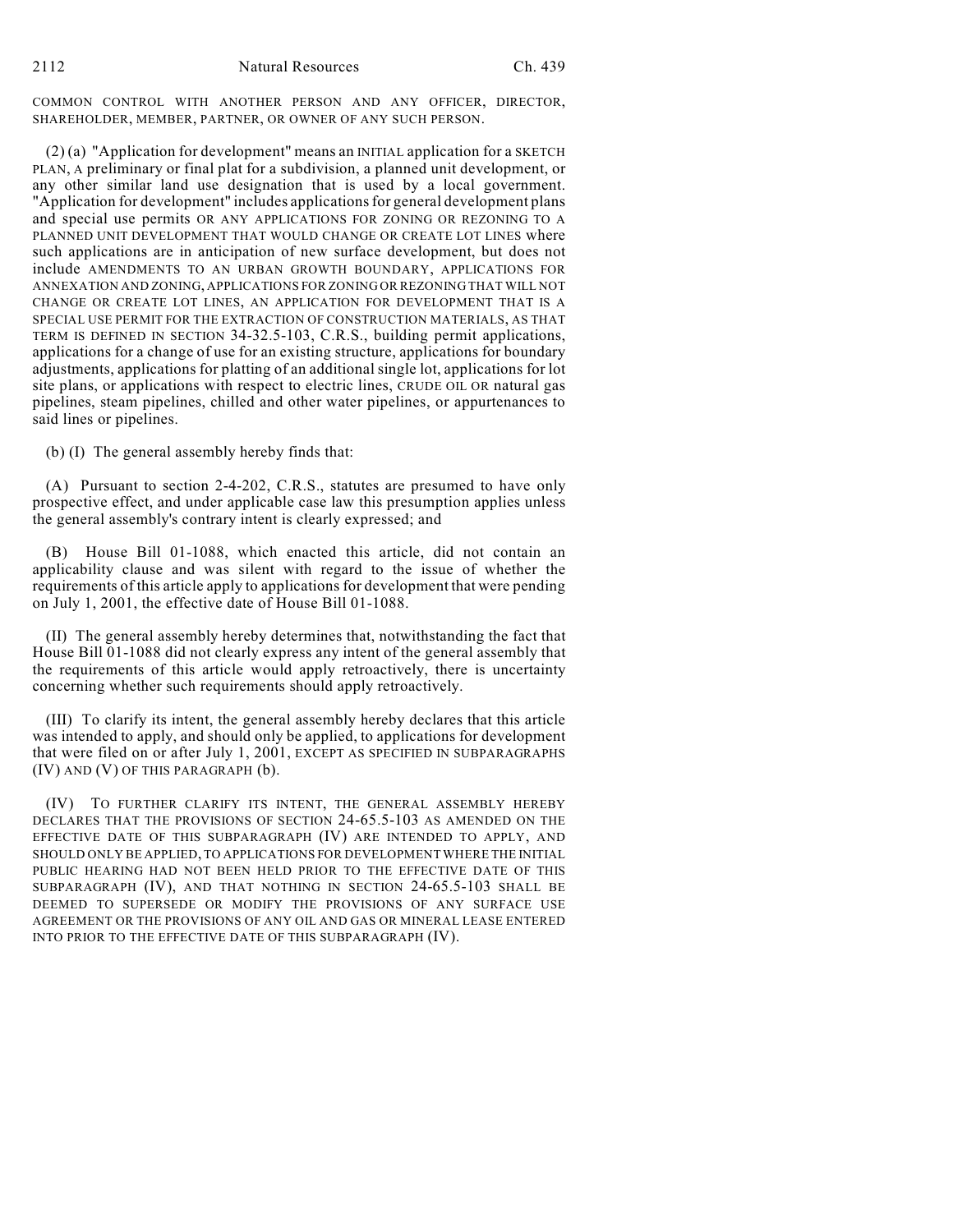#### Ch. 439 Natural Resources 2113

(V) TO FURTHER CLARIFY ITS INTENT, THE GENERAL ASSEMBLY HEREBY DECLARES THAT NOTHING IN THIS ARTICLE SHALL BE DEEMED TO AFFECT OR ESTABLISH THE APPLICATION OF THE DOCTRINE OF REASONABLE ACCOMMODATION TO DETERMINE THE RESPECTIVE RIGHTS AND OBLIGATIONS OF THE SURFACE OWNER OR MINERAL ESTATE OWNER EXCEPT UPON LANDS THAT ARE QUALIFYING SURFACE DEVELOPMENTS BURDENED BY OIL AND GAS OPERATIONS AREAS UNDER SECTION 24-65.5-103.5.

(2.5) "COMMISSION" MEANS THE COLORADO OIL AND GAS CONSERVATION COMMISSION CREATED IN SECTION 34-60-104, C.R.S.

(2.6) "DRILLING WINDOW" MEANS AN AREA ESTABLISHED BY THE COMMISSION WITHIN WHICH THE SURFACE LOCATION OF A WELL OR WELLS MAY BE ESTABLISHED. IN THE GREATER WATTENBERG AREA, SUCH DRILLING WINDOWS ARE REFERRED TO GENERALLY AS THE "GWA WINDOW" AND MORE SPECIFICALLY AS THE "FOUR-HUNDRED-FOOT WINDOW" AND THE "EIGHT-HUNDRED-FOOT WINDOW".

(2.7) "GOVERNMENTAL QUARTER SECTION" MEANS AN AREA, APPROXIMATELY SQUARE, CONSISTING OF FOUR CONTIGUOUS QUARTER-QUARTER SECTIONS AS DEFINED BY AN OFFICIAL GOVERNMENTAL SURVEY.

(2.8) "GREATERWATTENBERG AREA" MEANS THOSE LANDS FROM AND INCLUDING TOWNSHIPS 2 SOUTH TO 7 NORTH AND RANGES 61 WEST TO 69 WEST OF THE SIXTH PRINCIPAL MERIDIAN.

(4) "Mineral estate" means a mineral interest in real property that is shown by the real estate records of the county in which the real property is situated. and that is not owned as part of the full fee title to the real property.

(5.5) "OIL AND GAS OPERATIONS" HAS THE MEANING ESTABLISHED IN SECTION 34-60-103, C.R.S.

(5.6) "OIL AND GAS OPERATIONS AREA" MEANS AN AREA DESIGNATED PURSUANT TO SECTION 24-65.5-103.5 AS THE EXCLUSIVE AREA FOR THE CONDUCT OF OIL AND GAS DRILLING AND PRODUCTION OPERATIONS AND THE LOCATION OF ASSOCIATED PRODUCTION FACILITIES IN QUALIFIED SURFACE DEVELOPMENTS.

(5.7) "QUALIFYING SURFACE DEVELOPMENT" MEANS AN APPLICATION FOR DEVELOPMENT COVERING AT LEAST ONE HUNDRED SIXTY GROSS ACRES, PLUS OR MINUS FIVE PERCENT, WITHIN THE GREATER WATTENBERG AREA , INCLUDING ANY APPLICATIONS FOR DEVELOPMENT FILED BY AFFILIATES SHARING A COMMON BOUNDARY, IN WHOLE OR IN PART.

(6) "Surface estate" means an interest in A FEE TITLE INTEREST IN THE SURFACE OF real property that is less than full fee title and that does MAY OR MAY not include mineral rights as shown by the real estate records of the county in which the real property is situated.

**SECTION 3.** 24-65.5-103, Colorado Revised Statutes, is amended to read:

**24-65.5-103. Notice requirements.** (1) Not less than thirty days before the date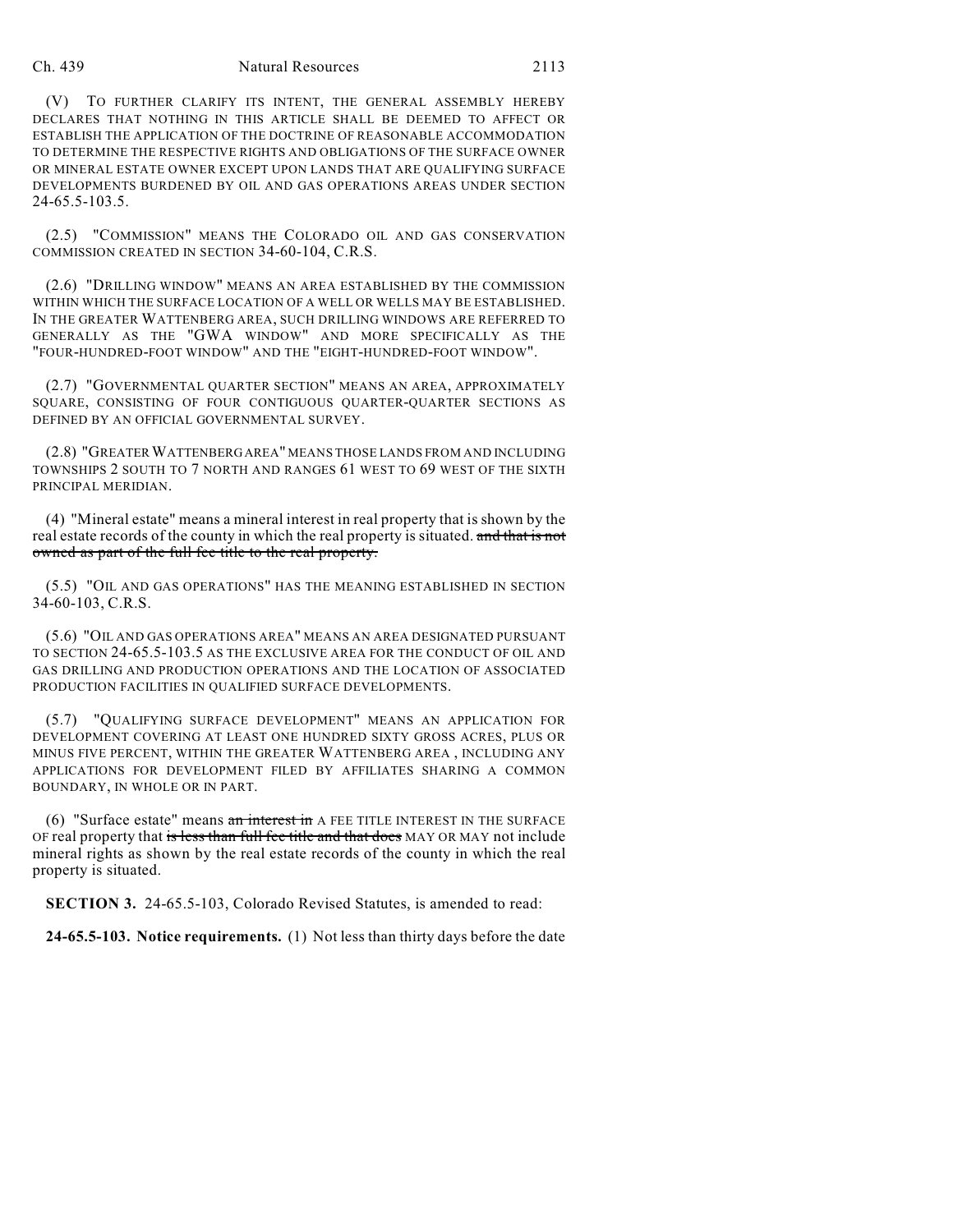scheduled for the initial public hearing by a local government on an application for development, the applicant shall send notice, by first class CERTIFIED mail, RETURN RECEIPT REQUESTED, OR BY A NATIONALLY RECOGNIZED OVERNIGHT COURIER, to:

(a) (I)  $\overline{f}$  The A mineral estate owner WHO EITHER:

(A) IS IDENTIFIED AS A MINERAL ESTATE OWNER IN THE COUNTY TAX ASSESSOR'S RECORDS, IF THOSE RECORDS ARE SEARCHABLE BY PARCEL NUMBER OR BY SECTION, TOWNSHIP, AND RANGE NUMBERS OR OTHER LEGALLY SUFFICIENT DESCRIPTION; OR

(B) HAS FILED IN THE OFFICE OF THE COUNTY CLERK AND RECORDER IN WHICH THE REAL PROPERTY IS LOCATED A REQUEST FOR NOTIFICATION IN THE FORM SPECIFIED IN SUBSECTION (3) OF THIS SECTION.

(II) Such notice shall contain the time and place of the initial public hearing, the nature of the hearing, the location AND LEGAL DESCRIPTION BY SECTION, TOWNSHIP, AND RANGE of the property that is the subject of the hearing, and the name of the applicant.

(b) The local government considering the application for development. Such notice shall contain the name and address of the mineral estate owner OWNERS TO WHOM NOTICES WERE SENT IN ACCORDANCE WITH PARAGRAPH (a) OF THIS SUBSECTION  $(1)$ .

(1.5) If an applicant files more than one application for development for the same new surface development with a local government, the applicant shall only be required to send notice pursuant to subsection (1) of this section of the initial public hearing scheduled for the first application for development to be considered by the local government. Local governments shall, pursuant to section 24-6-402 (7), provide notice of subsequent hearings to mineral estate owners who register for such notification.

(2) (a) The applicant shall identify the mineral estate owner OWNERS ENTITLED TO NOTICE PURSUANT TO THIS SECTION by examining the records in the office of the county TAX ASSESSOR AND clerk and recorder of the county in which the real property is located, INCLUDING THE APPROPRIATE REQUEST FOR NOTIFICATION PURSUANT TO SUBSECTION (3) OF THIS SECTION. Notice shall be sent to the last-known address of record of the mineral estate owner if the records in the office of the county clerk and recorder establish: AS SHOWN BY SUCH RECORDS.

(I) The identity and address of record of the owner of the mineral estate; or

(II) That an applicable request for notification form pursuant to subsection (3) of this section is of record; or

(III) That the mineral estate owner has recorded an instrument satisfying any applicable dormant mineral interest act.

(b) If such records do not identify any mineral estate owners, including their addresses of record, the applicant shall be deemed to have acted in good faith and shall not be subject to further obligations under this article. The applicant shall not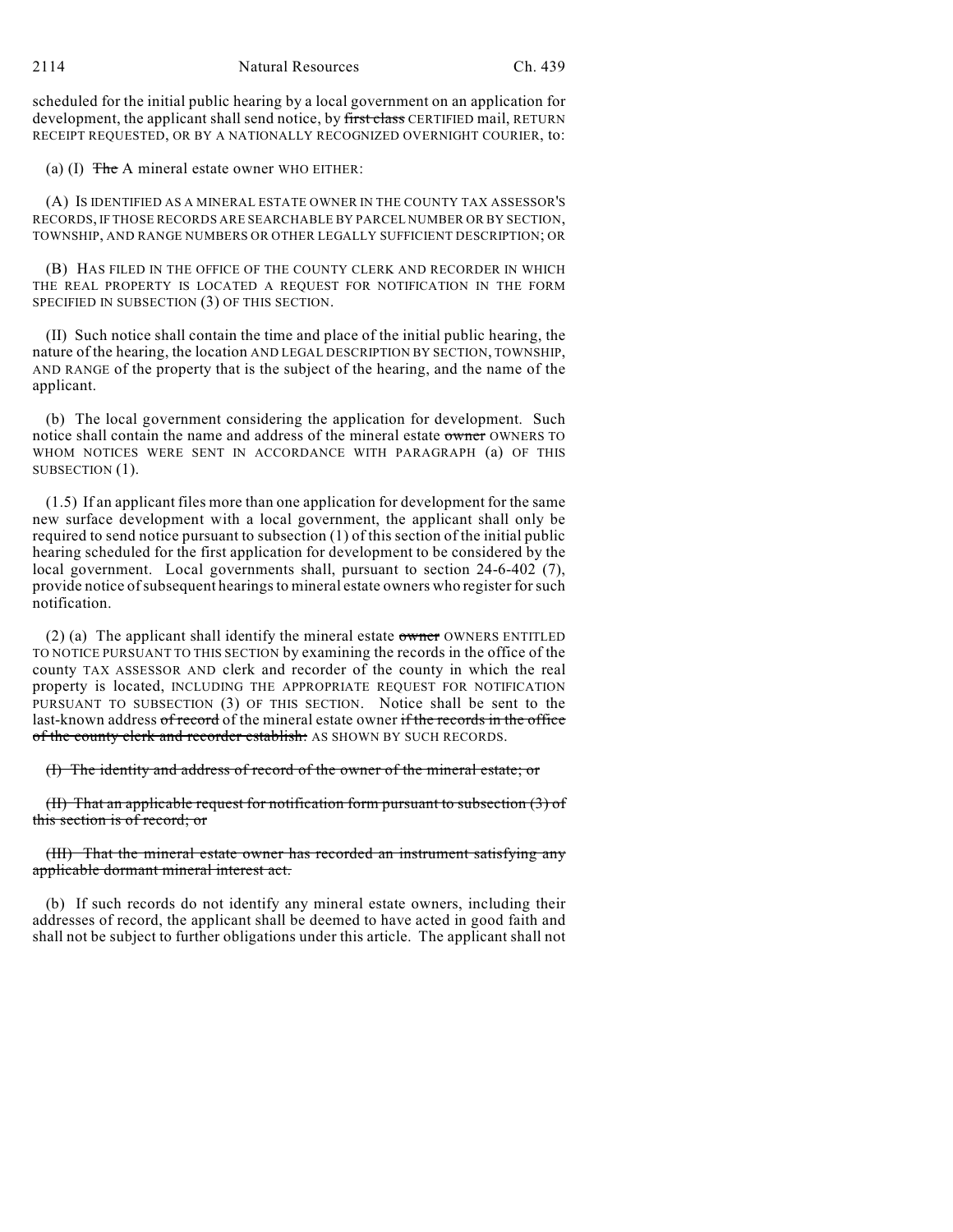be liable for any errors or omissions in such records.

(3) A mineral estate owner WHO REQUESTS OR DESIRES TO OBTAIN NOTICE UNDER THIS ARTICLE or THE mineral estate owner's agent may file in the office of the county clerk and recorder of the county in which the real property is located a request for notification form that identifies the mineral estate owner's mineral estate and the corresponding surface estate by parcel number and by section, township, and range numbers OR OTHER LEGALLY SUFFICIENT DESCRIPTION. The clerk and recorder shall file request for notification forms in the real estate records for the county and shall also keep an index of request for notification forms BY SECTION, TOWNSHIP, AND RANGE NUMBERS OR BY SUBDIVISION LOTS AND BLOCKS.

(4) PRIOR TO CONVENING AN INITIAL PUBLIC HEARING ON AN APPLICATION FOR DEVELOPMENT, A local governments GOVERNMENT shall as a condition of approval of an application for development, require the applicant to certify that notice has been provided to the mineral estate owner pursuant to subsection (1) of this section.

(5) A mineral estate owner may waive the right to notice under this section in writing to the applicant. FAILURE OF A MINERAL ESTATE OWNER TO BE IDENTIFIED IN THE RECORDS DESCRIBED IN PARAGRAPH (a) OF SUBSECTION (1) OF THIS SECTION OR TO FILE A REQUEST FOR NOTIFICATION UNDER SUBSECTION (3) OF THIS SECTION SHALL NOT WAIVE THE RIGHT OF SUCH MINERAL ESTATE OWNER TO FILE AN OBJECTION WITH THE LOCAL GOVERNMENT TO SUCH APPLICATION FOR DEVELOPMENT NO LATER THAN THIRTY DAYS FOLLOWING THE INITIAL PUBLIC HEARING FOR APPROVAL OF THE APPLICATION FOR DEVELOPMENT OR TO EXERCISE THE REMEDIES SET FORTH IN SECTION 24-65.5-104.

(6) Before completing the sale of a mineral estate, a mineral estate owner who has received notice as the owner of the mineral estate of a PENDING public hearing with respect to an application for development pursuant to this section shall notify the buyer of the mineral estate of the existence of the application for development. A TRANSFER OF AN INTEREST IN A MINERAL ESTATE BY A MINERAL ESTATE OWNER FOLLOWING THE FILING OF A REQUEST FOR NOTIFICATION PURSUANT TO SUBSECTION (3) OF THIS SECTION SHALL NOT MODIFY THE ADDRESS TO WHICH THE APPLICANT MAY DELIVER NOTICE UNDER PARAGRAPH (a) OF SUBSECTION (1) OF THIS SECTION UNTIL THE TRANSFEREE OF SUCH INTEREST HAS FILED AN AMENDMENT TO THE REQUEST FOR NOTIFICATION DESCRIBING THE ADDRESS TO WHICH SUCH NOTICES SHALL BE SENT.

**SECTION 4.** Article 65.5 of title 24, Colorado Revised Statutes, is amended BY THE ADDITION OF THE FOLLOWING NEW SECTIONS to read:

**24-65.5-103.3. Local government approval.** (1) A LOCAL GOVERNMENT SHALL, AS A CONDITION OF FINAL APPROVAL OF AN APPLICATION FOR DEVELOPMENT, REQUIRE THE APPLICANT TO CERTIFY:

(a) THAT NOTICE HAS BEEN PROVIDED TO MINERAL ESTATE OWNERS PURSUANT TO SECTION 24-65.5-103; AND

(b) WITH RESPECT TO QUALIFYING SURFACE DEVELOPMENTS, THAT EITHER: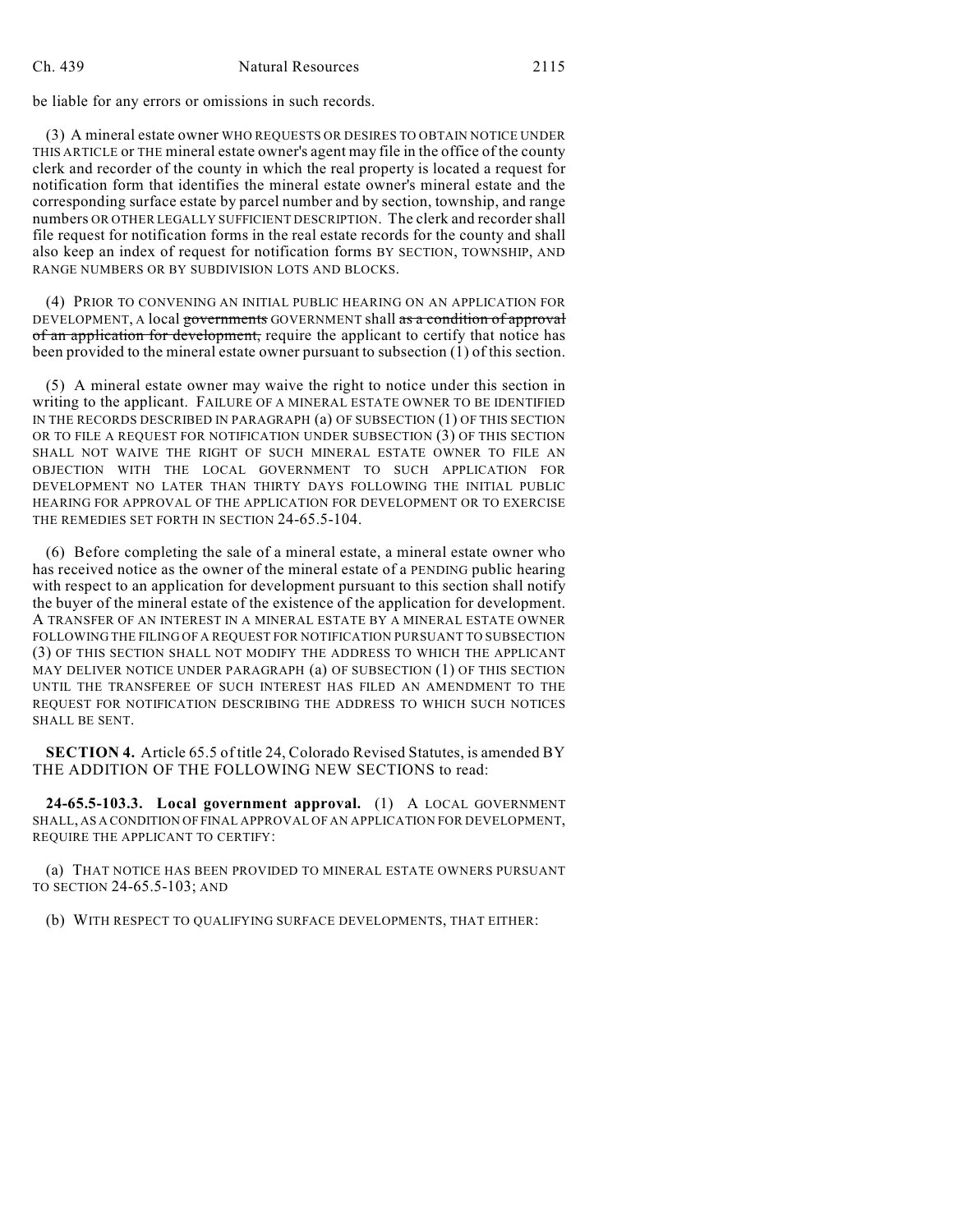(I) NO MINERAL ESTATE OWNER HAS ENTERED AN APPEARANCE OR FILED AN OBJECTION TO THE PROPOSED APPLICATION FOR DEVELOPMENT WITHIN THIRTY DAYS AFTER THE INITIAL PUBLIC HEARING ON THE APPLICATION;

(II) THE APPLICANT AND ANY MINERAL ESTATE OWNERS WHO HAVE FILED AN OBJECTION TO THE PROPOSED APPLICATION FOR DEVELOPMENT OR HAVE OTHERWISE FILED AN ENTRY OF APPEARANCE IN THE INITIAL PUBLIC HEARING REGARDING SUCH APPLICATION NO LATER THAN THIRTY DAYS FOLLOWING THE INITIAL PUBLIC HEARING ON THE APPLICATION HAVE EXECUTED A SURFACE USE AGREEMENT RELATED TO THE PROPERTY INCLUDED IN THE APPLICATION FOR DEVELOPMENT, THE PROVISIONS OF WHICH HAVE BEEN INCORPORATED INTO THE APPLICATION FOR DEVELOPMENT OR ARE EVIDENCED BY A MEMORANDUM OR OTHERWISE RECORDED IN THE RECORDS OF THE CLERK AND RECORDER OF THE COUNTY IN WHICH THE PROPERTY IS LOCATED SO AS TO PROVIDE NOTICE TO TRANSFEREES OF THE APPLICANT, WHO SHALL BE BOUND BY SUCH SURFACE USE AGREEMENTS; OR

(III) THE APPLICATION FOR DEVELOPMENT PROVIDES:

(A) ACCESS TO MINERAL OPERATIONS, SURFACE FACILITIES, FLOWLINES, AND PIPELINES IN SUPPORT OF SUCH OPERATIONS EXISTING WHEN THE FINAL PUBLIC HEARING ON THE APPLICATION FOR DEVELOPMENT IS HELD BY MEANS OF PUBLIC ROADS SUFFICIENT TO WITHSTAND TRUCKS AND DRILLING EQUIPMENT OR THIRTY-FOOT-WIDE ACCESS EASEMENTS;

(B) AN OIL AND GAS OPERATIONS AREA AND EXISTING WELLSITE LOCATIONS IN ACCORDANCE WITH SECTION 24-65.5-103.5; AND

(C) THAT THE DEPOSIT FOR INCREMENTAL DRILLING COSTS DESCRIBED IN SECTION 24-65.5-103.7 HAS BEEN MADE.

(2) A LOCAL GOVERNMENT APPROVAL OF AN APPLICATION FOR DEVELOPMENT WITHOUT THE CERTIFICATION REQUIRED BY SUBSECTION (1) OF THIS SECTION WHEN A MINERAL OWNER HAS TIMELY ENTERED AN APPEARANCE OR FILED AN OBJECTION SHALL BE SUSPENDED AND SHALL NOT CONSTITUTE A VALID FINAL APPROVAL UNTIL THE REQUIRED CERTIFICATION IS PROVIDED, ANY REQUIRED LOCAL GOVERNMENT PROCEEDINGS FOLLOWING NOTICE TO AFFECTED MINERAL ESTATE OWNERS ARE HELD, AND THE LOCAL GOVERNMENT APPROVAL IS CONFIRMED, AMENDED, OR REVOKED IN RESPONSE TO THE CERTIFICATION.

**24-65.5-103.5. Oil and gas operations areas.** (1) (a) WITHIN THE BOUNDARIES OF A QUALIFYING SURFACE DEVELOPMENT, AN OIL AND GAS OPERATIONS AREA SHALL MEET AT LEAST ONE OF THE FOLLOWING REQUIREMENTS:

(I) IF THREE OR MORE WELLS HAVE BEEN OR ARE BEING DRILLED IN THREE SEPARATE DRILLING WINDOWS IN ANY GOVERNMENTAL QUARTER SECTION, THE OIL AND GAS OPERATIONS AREA SHALL PROVIDE FOR A SETBACK NOT TO EXCEED:

(A) A TWO-HUNDRED-FIFTY-FOOT RADIUS AROUND ONE OF THE EXISTING WELLS LOCATED IN EACH OF THREE SEPARATE DRILLING WINDOWS;

(B) A TWO-HUNDRED-FOOT RADIUS AROUND ANY OTHER EXISTING WELLS;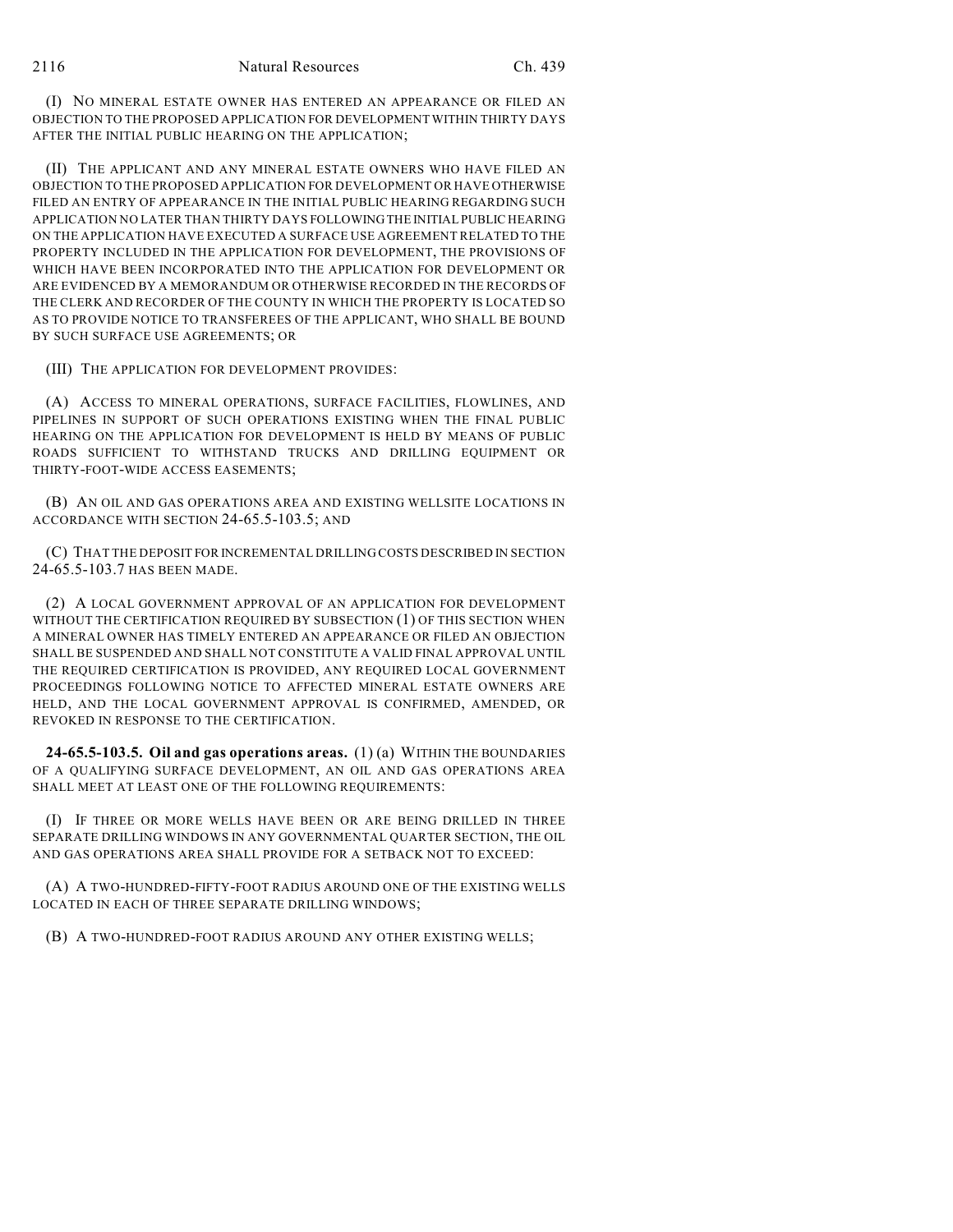#### (C) A TWO-HUNDRED-FOOT PERIMETER AROUND TANKS; AND

(D) AN ADEQUATE RIGHT-OF-WAY OR EASEMENT FOR EXISTING AND FUTURE FLOWLINES AND PIPELINES AND A NONEXCLUSIVE RIGHT OF WAY FOR ROADS REASONABLY NECESSARY TO ACCESS THE WELLS AND OPERATIONS LOCATED WITHIN SUCH AREAS; OR

(II) IF TWO OR FEWER WELLS HAVE BEEN OR ARE BEING DRILLED IN ANY GOVERNMENTAL QUARTER SECTION, THE OIL AND GAS OPERATIONS AREA SHALL PROVIDE FOR:

(A) A SIX-HUNDRED-FOOT BY SIX-HUNDRED-FOOT AREA, REFERRED TO IN THIS PARAGRAPH (a) AS THE SIX-HUNDRED-FOOT WINDOW, THE CENTER OF WHICH SHALL BE LOCATED NO FURTHER THAN TWO HUNDRED FEET FROM THE CENTER OF THE GOVERNMENTAL QUARTER SECTION. THE SIX-HUNDRED-FOOT WINDOW SHALL ESTABLISH A SETBACK FROM WELLS AND TANKS NOT TO EXCEED TWO HUNDRED FEET FROM ANY OCCUPIED STRUCTURE, ONE-HUNDRED-FIFTY FEET OF SUCH SETBACK TO BE LOCATED INSIDE THE BOUNDARY OF THE OIL AND GAS OPERATIONS AREA AND FIFTY FEET TO BE LOCATED OUTSIDE THE BOUNDARY OF THE OIL AND GAS OPERATIONS AREA.

(B) A TWO-HUNDRED-FOOT RADIUS AROUND ANY EXISTING WELLS LOCATED OUTSIDE OF THE SIX-HUNDRED-FOOT WINDOW;

(C) A TWO-HUNDRED-FOOT PERIMETER AROUND TANKS; AND

(D) AN ADEQUATE RIGHT-OF-WAY OR EASEMENT FOR EXISTING AND FUTURE FLOWLINES AND PIPELINES AND ROADS REASONABLY NECESSARY TO ACCESS THE WELLS AND OPERATIONS LOCATED WITHIN SUCH AREAS.

(b) THE OIL AND GAS OPERATIONS AREA CONFIGURED UNDER SUBPARAGRAPH (I) OR (II) OF PARAGRAPH (a) OF THIS SUBSECTION (1) SHALL BE THE EXCLUSIVE AREA FOR THE LOCATION OF WELLS AND ASSOCIATED SURFACE PRODUCTION FACILITIES, INCLUDING TANKS. THE APPROVED PLAT MAY PROVIDE THAT THE OUTER FIFTY FEET OF ANY SETBACK OF TWO HUNDRED FEET OR MORE MAY BE USED BY THE SURFACE OWNER FOR UNDERGROUND UTILITIES, SIDEWALKS, TRAILS, AND PARKING AND MAY BE LANDSCAPED WITH GRASSES OR SHALLOW-ROOT LANDSCAPING AND IRRIGATED BY SPRINKLERS, ALL AT THE COST OF THE SURFACE OWNER AND WITHOUT ANY LIABILITY TO THE MINERAL ESTATE OWNER IN THE EVENT OF ANY DAMAGE TO SUCH IMPROVEMENTS FROM THE RESUMPTION OR CONTINUATION OF OIL AND GAS OPERATIONS. THE SURFACE OWNER SHALL COOPERATE WITH THE OPERATOR TO ENSURE THAT ANY SIDEWALKS, TRAILS, OR PARKING AREAS WITHIN THE OUTER FIFTY FEET OF ANY SETBACK ARE RESTRICTED FROM PUBLIC ACCESS DURING ACTIVE OIL AND GAS OPERATIONS REQUIRING USE OF THE AREA BY HEAVY EQUIPMENT.

(2) A SURFACE OWNER MAY NOT ENCROACH ON AN OIL AND GAS OPERATIONS AREA OR INTERFERE WITH THE MINERAL ESTATE OWNER'S USE OF AN OIL AND GAS OPERATIONS AREA OR ANY ASSOCIATED RIGHTS OF WAY OR EASEMENTS DESIGNATED IN A PLAT OR OTHER APPLICATION FOR DEVELOPMENT APPROVED FOR RECORDATION EXCEPT AS SPECIFIED IN THIS SECTION.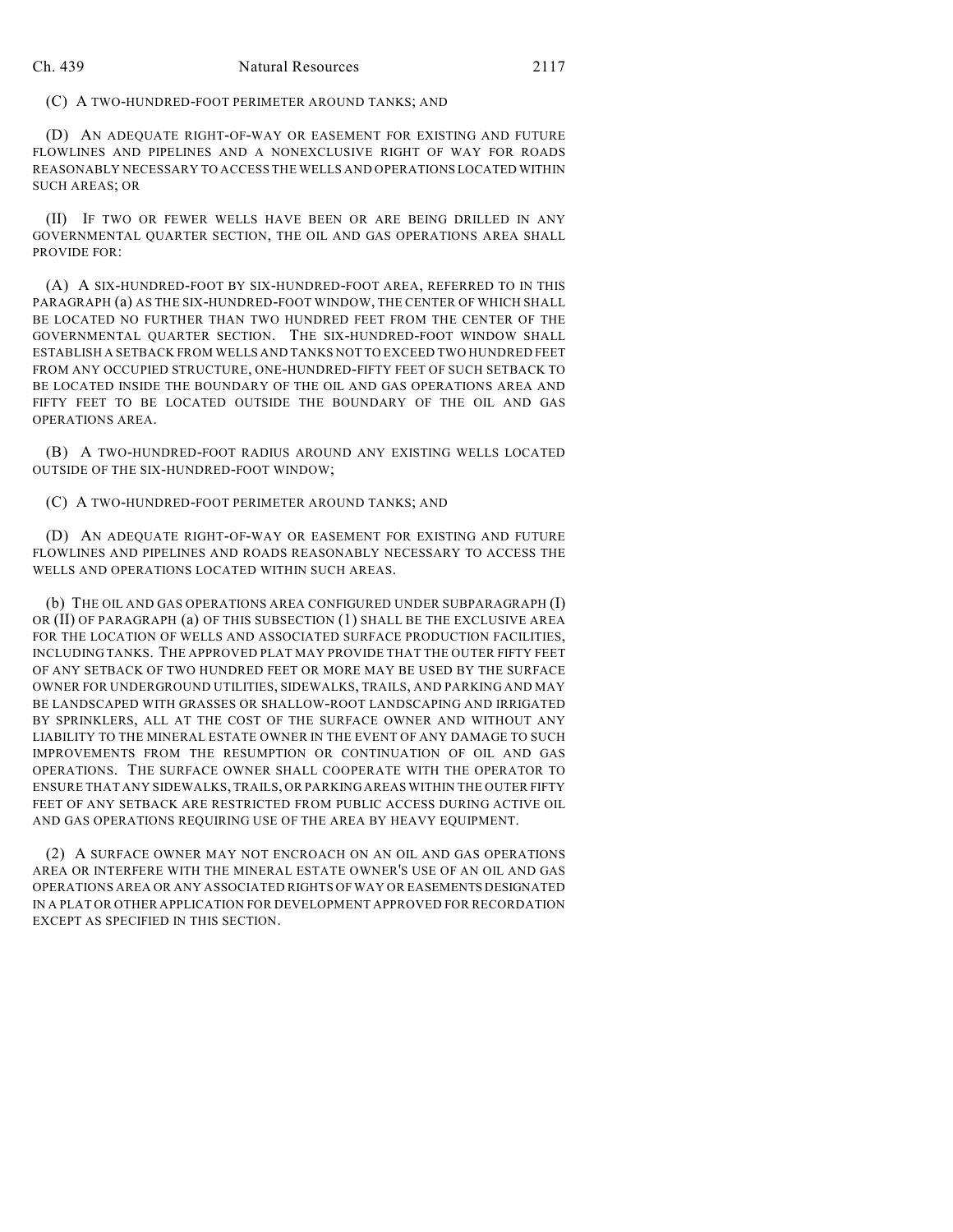### 2118 Natural Resources Ch. 439

(3) IN ADDITION TO THE CRITERIA SPECIFIED IN SUBSECTION (1) OF THIS SECTION, THE AREA INCLUDED WITHIN AN OIL AND GAS OPERATIONS AREA MAY BE MODIFIED OR MOVED AS REASONABLY NECESSARY TO TAKE INTO ACCOUNT LEGAL, TOPOGRAPHICAL, OR EXISTING SURFACE DEVELOPMENT RESTRICTIONS IF SUCH MODIFICATION OR MOVEMENT DOES NOT ADVERSELY AFFECT OIL AND GAS OPERATIONS, BUT AN OIL AND GAS OPERATIONS AREA MAY NOT BE REDUCED OR INCREASED IN AREA.

(4) IF THE DEVELOPMENT PLAN CONTAINED IN AN APPROVED APPLICATION FOR DEVELOPMENT CONTAINING AN APPROVED OIL AND GAS OPERATIONS AREA IS VACATED, A MINERAL ESTATE OWNER OWNING A MINERAL ESTATE WITHIN THE BOUNDARIES OF SUCH DEVELOPMENT SHALL THEREAFTER BE FREE TO CONDUCT OPERATIONS WITHIN SUCH BOUNDARIES IN ACCORDANCE WITH ARTICLE 60 OF TITLE 34, C.R.S., AND THE COMMISSION'S RULES THEN OR THEREAFTER EXISTING AND SUBJECT TO THE PROVISIONS OF ANY APPLICABLE SURFACE USE AGREEMENT.

**24-65.5-103.7. Deposit for incremental drilling costs.** (1) THE DEPOSIT FOR INCREMENTAL DRILLING COSTS REQUIRED UNDER SECTION 24-65.5-103.3 (1) (b) (III) (C) SHALL BE AN AMOUNT FOR EACH WELL IN AN APPROVED OIL AND GAS OPERATIONS AREA THAT IS REQUIRED TO BE DRILLED DIRECTIONALLY IN ORDER TO ACCESS A BOTTOM-HOLE LOCATION IN ONE OF THE FIVE DRILLING WINDOWS PERMITTED BY THE COMMISSION UNDER ITS GREATER WATTENBERG RULE, 2 CCR 404-1, RULE 318A, AS IN EFFECT ON THE EFFECTIVE DATE OF THIS SECTION, EXCLUDING DIRECTIONAL WELLS REQUIRED BY THE COMMISSION'S GREATER WATTENBERG RULE, 2 CCR 404-1, RULE 318A (e), AS SUCH RULE WAS IN EFFECT ON DECEMBER 31, 2006, TO BE DRILLED AT THE OPERATOR'S EXPENSE, UP TO A TOTAL OF FOUR WELLS PER GOVERNMENTAL QUARTER SECTION, AND SHALL BE DETERMINED IN ACCORDANCE WITH THE FOLLOWING CRITERIA:

(a) THE AMOUNT DEPOSITED BY THE APPLICANT FOR INCREMENTAL DRILLING COSTS SHALL BE EIGHTY-SEVEN THOUSAND FIVE HUNDRED DOLLARS PER WELL, WHICH AMOUNT SHALL BE INCREASED OR DECREASED ON JULY 1 OF EACH YEAR IN ACCORDANCE WITH CORRESPONDING PERCENTAGE INCREASES OR DECREASES IN THE CONSUMER PRICE INDEX PUBLISHED BY THE UNITED STATES DEPARTMENT OF LABOR BUREAU OF LABOR STATISTICS FOR THE DENVER-BOULDER-GREELEY METROPOLITAN AREA.

(b) AS A CONDITION OF OBTAINING APPROVAL TO RECORD THE FINAL PLAT, THE APPLICANT SHALL PROVIDE CONFIRMATION TO THE LOCAL GOVERNMENT THAT THE APPLICANT HAS DEPOSITED INTO AN ESCROW ACCOUNT MAINTAINED AT A COMMERCIAL FINANCIAL INSTITUTION APPROVED BY THE COMMISSION THE AMOUNT DETERMINED UNDER PARAGRAPH (a) OF THIS SUBSECTION (1) TO DEFRAY INCREMENTAL DRILLING COSTS TO BE INCURRED BY MINERAL ESTATE OWNERS FOR DRILLING WELLS TO PROSPECTIVE FORMATIONS ACCESSIBLE FROM THE OIL AND GAS OPERATIONS AREA THAT COULD OTHERWISE HAVE BEEN VERTICALLY DRILLED WITHIN DRILLING WINDOWS ESTABLISHED BY THE COMMISSION THAT ARE NOT INCLUDED IN SUCH OIL AND GAS OPERATIONS AREA. AS AN ALTERNATIVE TO SUCH DEPOSIT, THE APPLICANT MAY POST A LETTER OF CREDIT OR OTHER SECURITY FOR SUCH COSTS IN SUCH MANNER AS THE COMMISSION SHALL DETERMINE TO BE ADEQUATE. AN APPLICANT'S FAILURE TO MAKE SUCH DEPOSIT SHALL NOT OTHERWISE RESCIND, CURTAIL, ABROGATE, OR RESTRICT ANY FINAL APPROVAL OF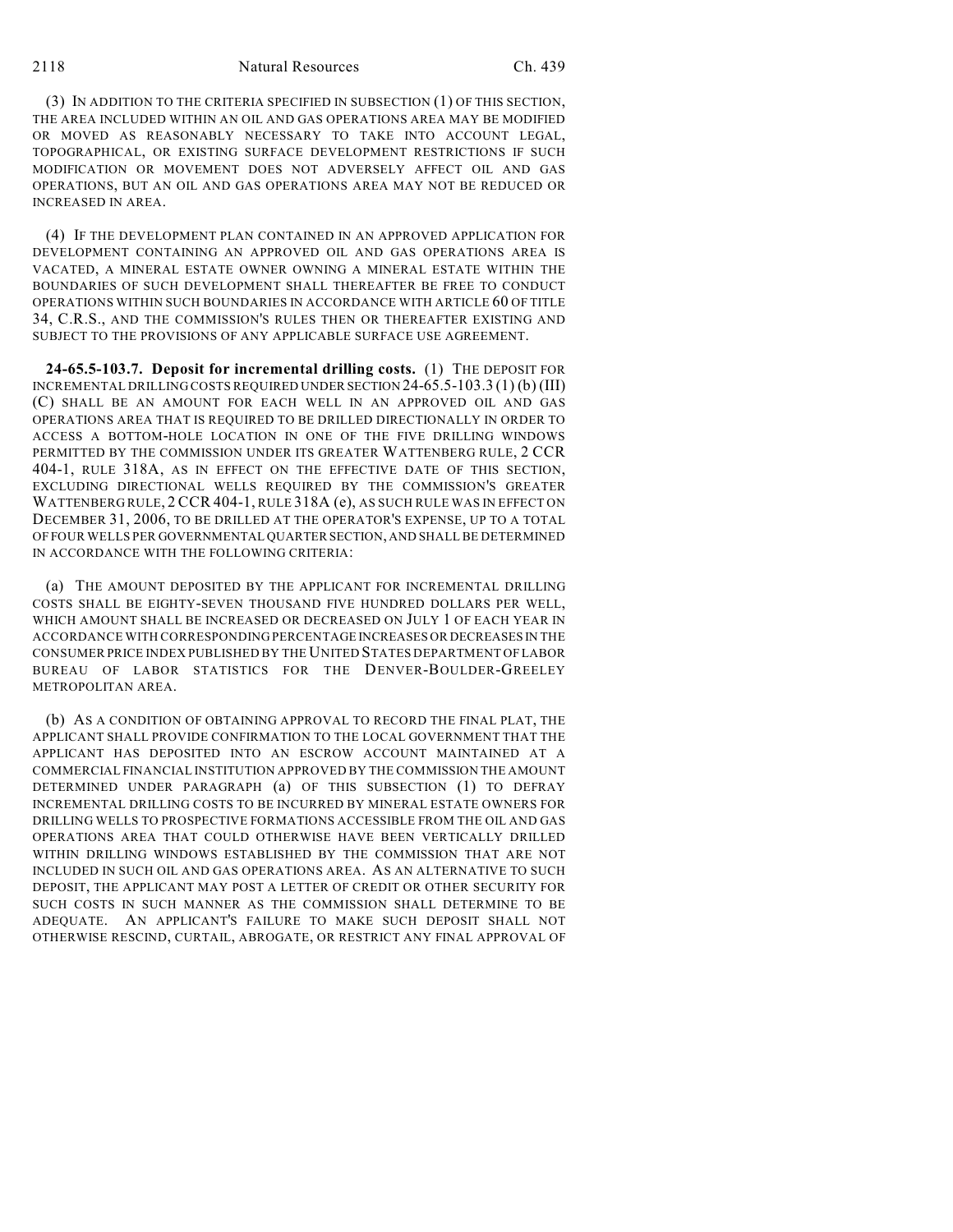### Ch. 439 Natural Resources 2119

AN APPLICATION FOR DEVELOPMENT. IF A DIRECTIONAL WELL IS COMMENCED WITHIN THE OIL AND GAS OPERATIONS AREA AFTER FINAL PLAT APPROVAL BY THE LOCAL GOVERNMENT AND BEFORE RECORDATION OF THE FINAL PLAT, THE OPERATOR SHALL GIVE WRITTEN NOTICE TO THE APPLICANT OF SUCH COMMENCEMENT AND THE APPLICANT SHALL BE REQUIRED TO MAKE THE ESCROW DEPOSIT REQUIRED UNDER THIS SECTION WITHIN TEN DAYS AFTER THE COMMENCEMENT FOR EACH WELL THAT IS SO COMMENCED.

(c) AT THE END OF THREE YEARS AFTER RECORDING THE PLAT, SUBJECT TO EXTENSION FOR A PERIOD OF UP TO ONE YEAR DURING THE PENDENCY OF ANY FEDERAL, STATE, OR LOCAL DRILLING PERMIT FILED WITHIN SUCH THREE-YEAR PERIOD, ANY FUNDS IN ESCROW OR POSTED AS SECURITY FOR WHICH A CLAIM HAS NOT BEEN MADE BY A MINERAL ESTATE OWNER SHALL BE RELEASED OR RETURNED TO THE APPLICANT OR ITS DESIGNATED SUCCESSOR.

(d) A MINERAL ESTATE OWNER THAT BEGINS TO DRILL A WELL PURSUANT TO A DRILLING PERMIT APPROVED NO LATER THAN THREE YEARS AFTER FINAL PLAT APPROVAL, AS SUCH PERIOD MAY BE EXTENDED AS PROVIDED IN PARAGRAPH (c) OF THIS SUBSECTION (1), IS ENTITLED TO DRAW ON THE INCREMENTAL DRILLING COST ACCOUNT THE AMOUNT OF ITS ACTUAL INCREMENTAL DRILLING COSTS UP TO EIGHTY-SEVEN THOUSAND FIVE HUNDRED DOLLARS PER DIRECTIONAL WELL, AS SUCH AMOUNT MAY BE ADJUSTED PURSUANT TO PARAGRAPH (a) OF THIS SUBSECTION (1) AND BY ALLOCATION OF EARNED INTEREST, BY PRESENTING TO THE COMMISSION CONFIRMATION THAT THE WELL HAS BEEN DRILLED DIRECTIONALLY AND CONFIRMATION REGARDING THE AMOUNT OF INCREMENTAL DRILLING COSTS IT HAS INCURRED WITH RESPECT TO SUCH WELL. INCREMENTAL DRILLING COSTS ELIGIBLE FOR REIMBURSEMENT SHALL NOT INCLUDE A MARK-UP FOR OVERHEAD, ADMINISTRATIVE, OR MANAGERIAL COSTS IN EXCESS OF THE ACTUAL COSTS DIRECTLY INCURRED AS THE RESULT OF DIRECTIONAL DRILLING OF WELLS WITHIN OIL AND GAS OPERATIONS AREAS. NO MINERAL ESTATE OWNER IS ENTITLED TO RECOVER MORE THAN THE AMOUNT OF INCREMENTAL DRILLING COSTS INITIALLY DEPOSITED IN THE ESCROW ACCOUNT, PLUS ITS PROPORTIONATE SHARE OF ACCRUED INTEREST, DIVIDED BY THE NUMBER OF WELLS FOR WHICH THE DEPOSIT WAS INITIALLY MADE. UPON THE COMMISSION'S APPROVAL OF SUCH INFORMATION, THE COMMISSION SHALL ISSUE A DIRECTIVE TO THE ESCROW ACCOUNT HOLDER OR SECURITY HOLDER TO RELEASE THE DESIGNATED INCREMENTAL DRILLING COSTS FOR SUCH WELL TO SUCH MINERAL ESTATE OWNER.

(e) EXHAUSTION OF THE INCREMENTAL DRILLING FUNDS IN AN ESCROW ACCOUNT OR TERMINATION OF THE ACCOUNT SHALL NOT MODIFY THE AVAILABILITY OF DESIGNATED OIL AND GAS OPERATIONS AREAS FOR FURTHER DRILLING AND OTHER OIL AND GAS OPERATIONS OR THE PROTECTION AFFORDED WELLSITES, TANKS, ACCESS ROADS, FLOWLINES, AND PIPELINES PURSUANT TO SECTION 24-65.5-103.5. THE COMMISSION SHALL RESOLVE DISPUTES BETWEEN THE APPLICANT AND A MINERAL ESTATE OWNER REGARDING THE AMOUNT OF INCREMENTAL DRILLING COSTS TO BE DEPOSITED IN ESCROW OR THE AMOUNT OF SUCH COSTS FOR WHICH REIMBURSEMENT IS SOUGHT.

**SECTION 5.** 24-65.5-104, Colorado Revised Statutes, is REPEALED AND REENACTED, WITH AMENDMENTS, to read: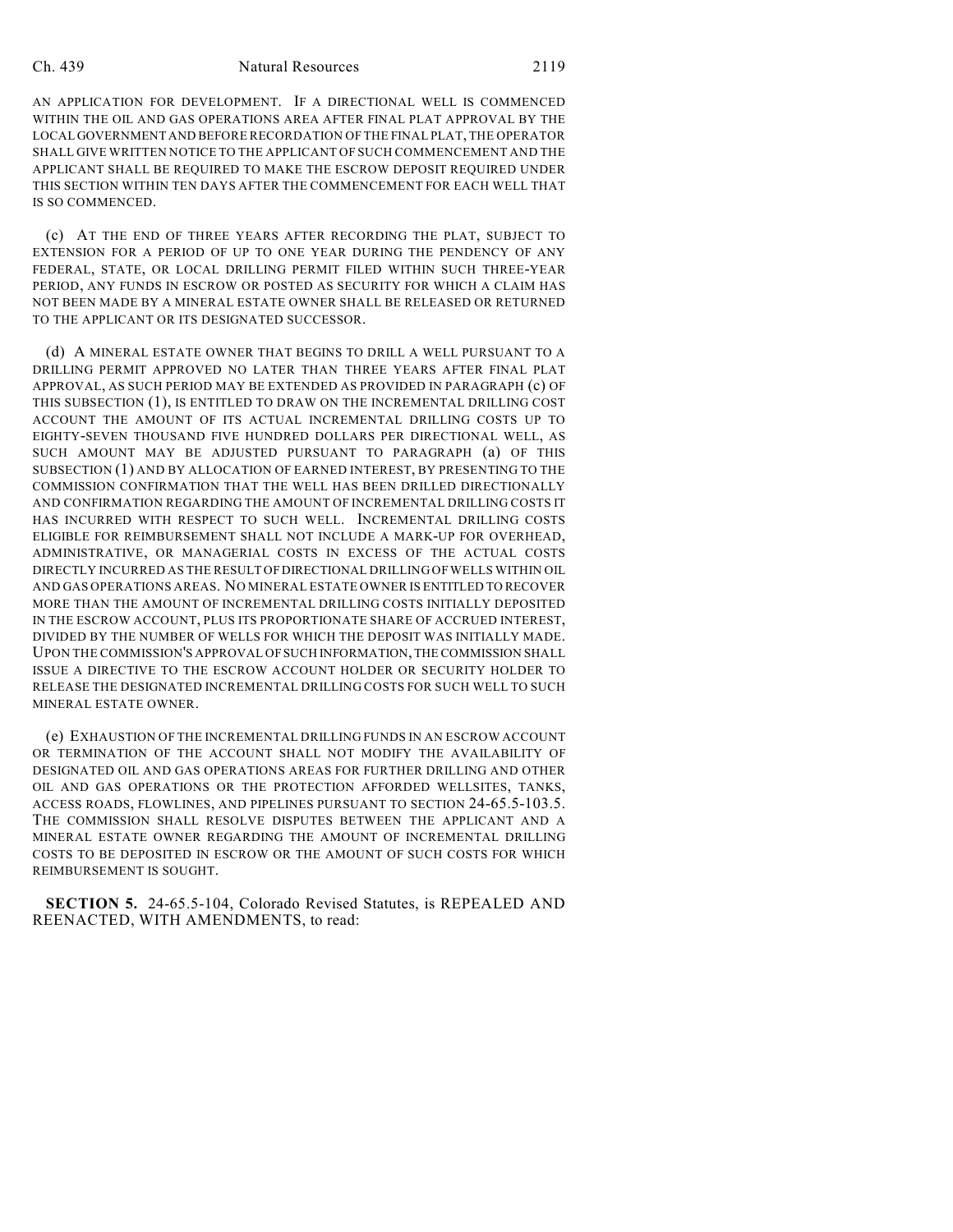**24-65.5-104. Enforcement - remedies.** (1) (a) IF AN APPLICANT CERTIFIES TO THE LOCAL GOVERNMENT THAT SUCH APPLICANT HAS COMPLIED WITH THE NOTICE REQUIREMENTS OF SECTION 24-65.5-103 AND THAT NO MINERAL ESTATE OWNER HAS ENTERED AN APPEARANCE OR FILED AN OBJECTION AS PROVIDED IN THIS ARTICLE TO THE APPLICANT AND TO THE LOCAL GOVERNMENT, AFTER THE FINAL APPROVAL OF THE APPLICATION FOR DEVELOPMENT, NO DEVELOPMENT OR RELATED ACTIVITIES CONTEMPLATED BY SUCH APPLICATION, NO PERMIT OR OTHER APPROVAL BY SUCH LOCAL GOVERNMENT, AND NO PERMIT OR OTHER APPROVAL BY ANY OTHER LOCAL GOVERNMENT OR AGENCY THAT APPROVES OR PERMITS SUCH DEVELOPMENT OR RELATED ACTIVITIES OR ANY ASPECT THEREOF SHALL, EXCEPT AS PROVIDED IN SUBPARAGRAPHS (I) AND (II) OF THIS PARAGRAPH (a), BE RESCINDED, CURTAILED, ABROGATED, OR OTHERWISE RESTRICTED IN CONNECTION WITH ANY PURPORTED NONCOMPLIANCE WITH THE NOTICE REQUIREMENTS OF SECTION 24-65.5-103 THAT MAY BE ALLEGED BY ANY PARTY. IF THE APPLICANT COMPLIES WITH THE PUBLICATION AND POSTING NOTICE REQUIREMENTS OF THE LOCAL GOVERNMENT REVIEWING ITS APPLICATION FOR DEVELOPMENT, AND IF AN APPLICANT CERTIFIES THAT IT HAS PROVIDED THE REQUIRED NOTICE AS PROVIDED IN SECTION 24-65.5-103 IN A TIMELY MANNER, MINERAL ESTATE OWNERS SHALL BE DEEMED TO HAVE CONSTRUCTIVELY RECEIVED NOTICE OF THE APPLICATION FOR DEVELOPMENT. IN SUCH EVENT, IF THE APPLICANT OTHERWISE COMPLIES WITH THIS ARTICLE, THE APPLICANT SHALL NOT HAVE ANY LIABILITY TO A MINERAL ESTATE OWNER FOR ANY LEGAL OR EQUITABLE REMEDY OR RELIEF ARISING FROM, IN CONNECTION WITH, OR OTHERWISE RELATING TO THE APPLICATION FOR DEVELOPMENT, ANY DEVELOPMENT ACTIVITIES COMMENCED ON THE SURFACE OF THE REAL PROPERTY, ANY INABILITY OR IMPEDIMENT OR OTHER HINDRANCE TO DRILLING OPERATIONS OR OTHER DEVELOPMENT OF THE MINERAL ESTATE OR ANY PORTION THEREOF, OR ANY ACTUAL FAILURE TO RECEIVE ANY NOTICE REQUIRED BY SECTION 24-65.5-103 OR 31-23-215, C.R.S., UNLESS:

(I) THE APPLICANT KNOWINGLY AND WILLFULLY PROVIDES A FALSE CERTIFICATION WITH RESPECT TO THE PROVISION OF NOTICE, THE EXISTENCE OF A SURFACE USE AGREEMENT, THE DESIGNATION OF OIL AND GAS OPERATIONS AREAS, OR THE ESTABLISHMENT OF AN ESCROW ACCOUNT AS REQUIRED BY THIS ARTICLE, IN WHICH CASE ANY LOCAL GOVERNMENT APPROVAL OF THE APPLICATION FOR DEVELOPMENT IS NULL AND VOID AND ALL AGGRIEVED PARTIES SHALL HAVE ALL LEGAL AND EQUITABLE REMEDIES AVAILABLE TO THEM;

(II) THE CERTIFICATION BY THE APPLICANT WITH RESPECT TO THE PROVISION OF NOTICE IS INCORRECT DUE TO THE NEGLIGENCE OF THE APPLICANT OR ITS AGENT IN IDENTIFYING THE MINERAL ESTATE OWNERS ENTITLED TO ACTUAL NOTICE UNDER THIS ARTICLE, IN WHICH CASE A MINERAL OWNER ENTITLED TO ACTUAL NOTICE THAT WAS NOT SENT SUCH NOTICE IN THE MANNER REQUIRED BY SECTION 24-65.5-103 IS ENTITLED TO FILE AN OBJECTION TO THE APPLICATION FOR DEVELOPMENT AT ANY TIME PRIOR TO THE FINAL APPROVAL OF THE APPLICATION FOR DEVELOPMENT AND TO SEEK COMPENSATORY DAMAGES ONLY THEREAFTER, IN ACCORDANCE WITH PARAGRAPH (b) OF THIS SUBSECTION (1); OR

(III) A MINERAL ESTATE OWNER, WHO RECEIVED CONSTRUCTIVE NOTICE ONLY AND DID NOT ENTER AN APPEARANCE OR FILE AN OBJECTION WITH THE APPLICANT AND THE LOCAL GOVERNMENT WITHIN THIRTY DAYS AFTER THE INITIAL PUBLIC HEARING ON THE APPLICATION FOR DEVELOPMENT, FILES SUIT FOR COMPENSATORY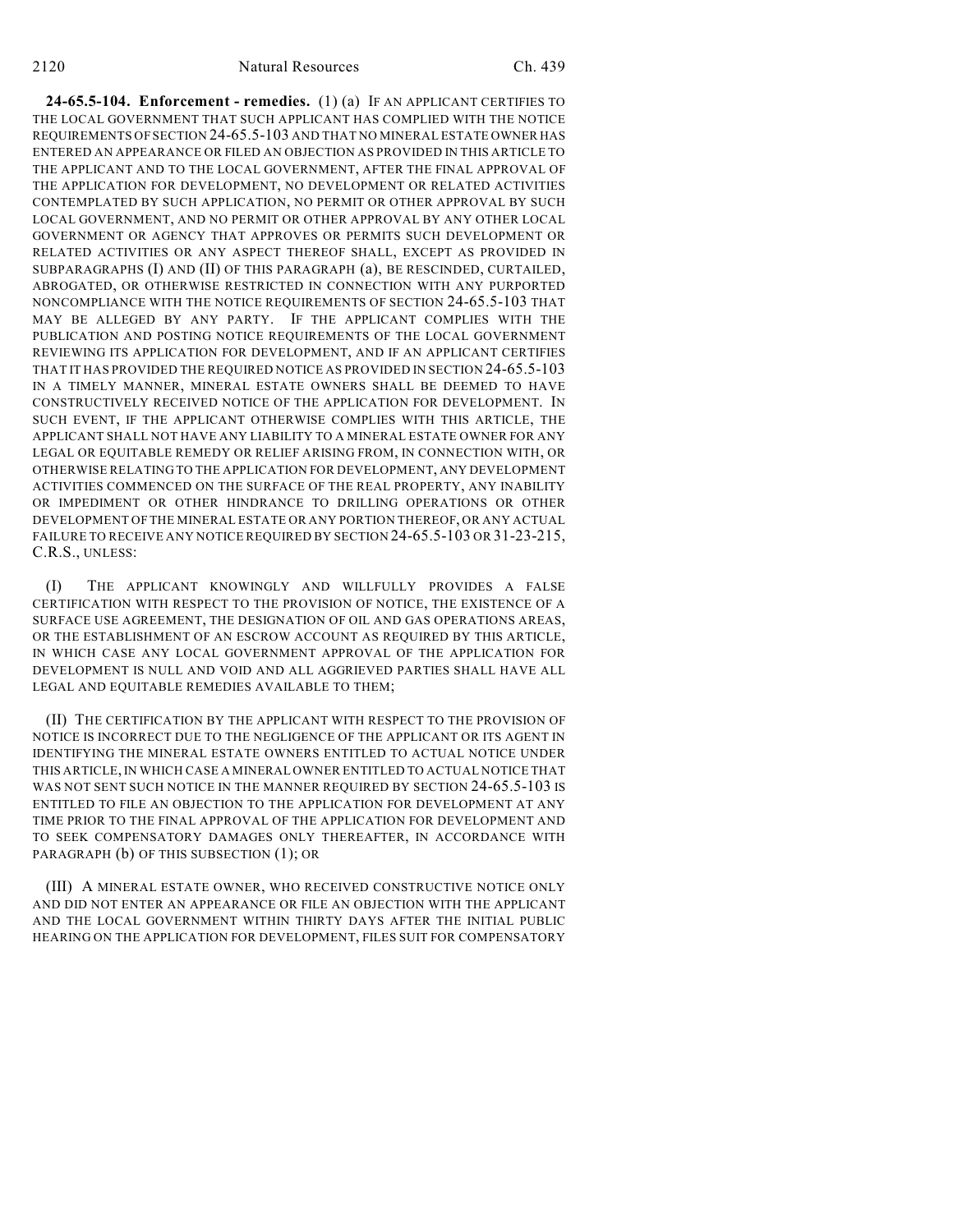DAMAGES WITHIN ONE YEAR AFTER THE POSTING OF THE PROPERTY WITH A SIGN INDICATING THAT THE APPLICATION FOR DEVELOPMENT HAS RECEIVED FINAL APPROVAL BY THE LOCAL GOVERNMENT.

(b) WITH RESPECT TO ACTIONS BROUGHT UNDER SUBPARAGRAPH (II) OR (III) OF PARAGRAPH (a) OF THIS SUBSECTION (1), A MINERAL ESTATE OWNER MAY NOT RECOVER SPECIAL, PUNITIVE, OR OTHER EXTRAORDINARY DAMAGES AND IS NOT ENTITLED TO EQUITABLE REMEDY OR RELIEF. THE PREVAILING PARTY IN SUCH ACTION IS ENTITLED TO AN AWARD OF REASONABLE ATTORNEY FEES.

(2) A MINERAL ESTATE OWNER ENTITLED TO NOTICE PURSUANT TO SECTION 24-65.5-103 HAS STANDING TO ENFORCE THE REQUIREMENTS OF THAT SECTION, AND, EXCEPT AS PROVIDED IN THIS SUBSECTION (2) WITH RESPECT TO QUALIFYING SURFACE DEVELOPMENTS, HAS STANDING TO MAKE CLAIMS AS MAY BE AVAILABLE AT LAW OR EQUITY FOR NONCOMPLIANCE. WITH RESPECT TO QUALIFYING SURFACE DEVELOPMENTS:

(a) A MINERAL ESTATE OWNER HAS STANDING TO MOVE FOR THE VACATION OF THE FINAL PLAT COVERING AN AREA IN WHICH THE MINERAL ESTATE OWNER OWNS A MINERAL ESTATE AFTER DEPLETION OF THE INCREMENTAL DRILLING FUNDS IN AN ESCROW ACCOUNT POSTED UNDER SECTION 24-65.5-103.7 IN CONNECTION WITH THE RECORDING OF SUCH PLAT ONLY TO THE EXTENT OF AREAS ENCOMPASSED WITHIN COMMISSION-APPROVED DRILLING WINDOWS, AND UPON THE GRANTING OF SUCH VACATION BY THE LOCAL GOVERNMENT HAS THE RIGHT TO CONDUCT OIL AND GAS DRILLING AND PRODUCTION OPERATIONS WITHIN SUCH COMMISSION-APPROVED DRILLING WINDOWS, IF SUCH MINERAL ESTATE OWNER ESTABLISHES TO THE SATISFACTION OF THE LOCAL GOVERNMENT THAT THERE IS NO REASONABLE LIKELIHOOD THAT THE SURFACE DEVELOPMENT APPROVED IN SUCH PLAT WILL OCCUR AND IF ALL OTHER LOCAL GOVERNMENT REQUIREMENTS FOR VACATING THE PLAT ARE MET.

(b) IF A MINERAL ESTATE OWNER BELIEVES THAT THE OIL AND GAS OPERATIONS AREA DESIGNATED BY THE APPLICANT FOR LAND IN WHICH SUCH MINERAL ESTATE OWNER OWNS A MINERAL ESTATE DOES NOT SATISFY THE CRITERIA SPECIFIED IN SECTION 24-65.5-103.5, SUCH PERSON MAY REGISTER AN OBJECTION WITH THE LOCAL GOVERNMENT WITHIN THIRTY DAYS AFTER THE PUBLIC HEARING AT WHICH THE OIL AND GAS OPERATIONS AREA IS DESIGNATED, AND MAY APPEAL THE DESIGNATION TO THE DISTRICT COURT HAVING JURISDICTION OF THE LAND COVERED BY SUCH APPLICATION WITHIN THIRTY DAYS AFTER THE DECISION OF THE LOCAL GOVERNMENT WITH RESPECT TO SUCH OBJECTION.

**SECTION 6.** Article 65.5 of title 24, Colorado Revised Statutes, is amended BY THE ADDITION OF A NEW SECTION to read:

**24-65.5-105. Local government authority.** NOTHING IN THIS ARTICLE SHALL ESTABLISH, ALTER, IMPAIR, OR NEGATE THE AUTHORITY OF LOCAL GOVERNMENTS RELATED TO OIL AND GAS OPERATIONS.

**SECTION 7.** 30-28-133 (10), Colorado Revised Statutes, is amended to read:

**30-28-133. Subdivision regulations.** (10) It is recognized that surface and